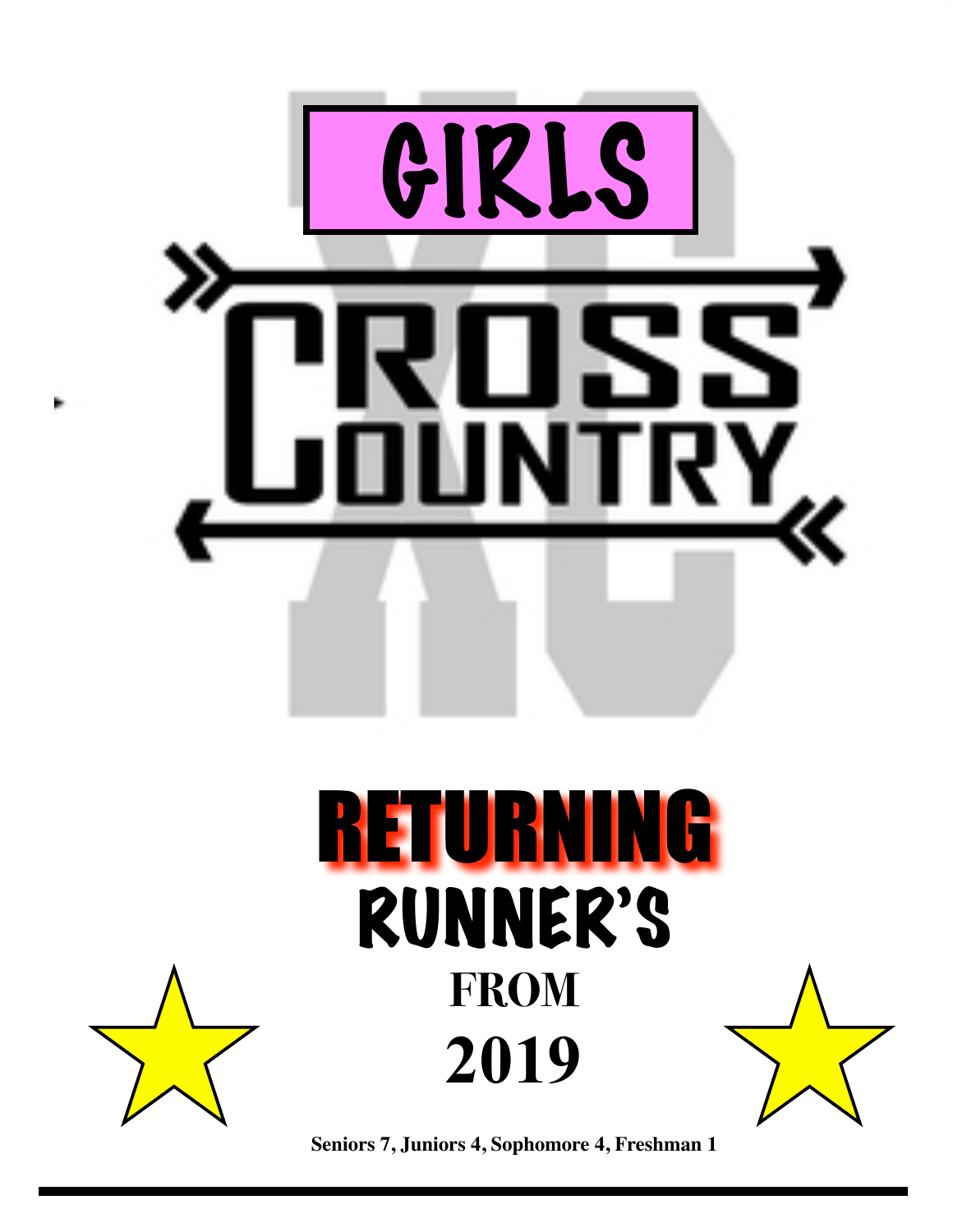## (4) Madyson Moroney (PR) FR **BEST TIMES in 2019**

Bear Mountain Park, NY **18:35.50 (5th, Oct. 29th) PR** Bowdoin Park, NY **18:45.90 (6th, Nov. 23rd) PR** Van Cortland Park, NY **15:43.00 (Oct.13th) PR** 

## (6) Una Boylan (PR) JR

### **BEST TIMES in 2018**

Bear Mountain Park, NY **18:16.60 (4th, Oct. 29th) PR**  Bowdoin Park, NY **19:35.80 (36th, Nov. 23rd) PR** Van Cortland Park, NY **15:28.70 (3rd, Oct.12th) PR**

## (7) Niamh Durcan (PR) SR

### **BEST TIMES in 2018**

Bear Mountain Park, NY **19:10.30 (7th, Oct. 29th) PR**  Bowdoin Park, NY **20:16.60 (7th, Nov.23rd) PR** Van Cortland Park, NY **16:30.00 (Oct.12th) PR**

## (8) Julia Fears (TZ) SR

### **BEST TIMES in 2018**

Bear Mountain Park, NY **19:22.80 (10th, Oct. 29th) PR**  Bowdoin Park, NY **21:19.70 (80th, Nov. 23rd) PR**  Van Cortland Park, NY **16:02.80 (Oct.12th) PR**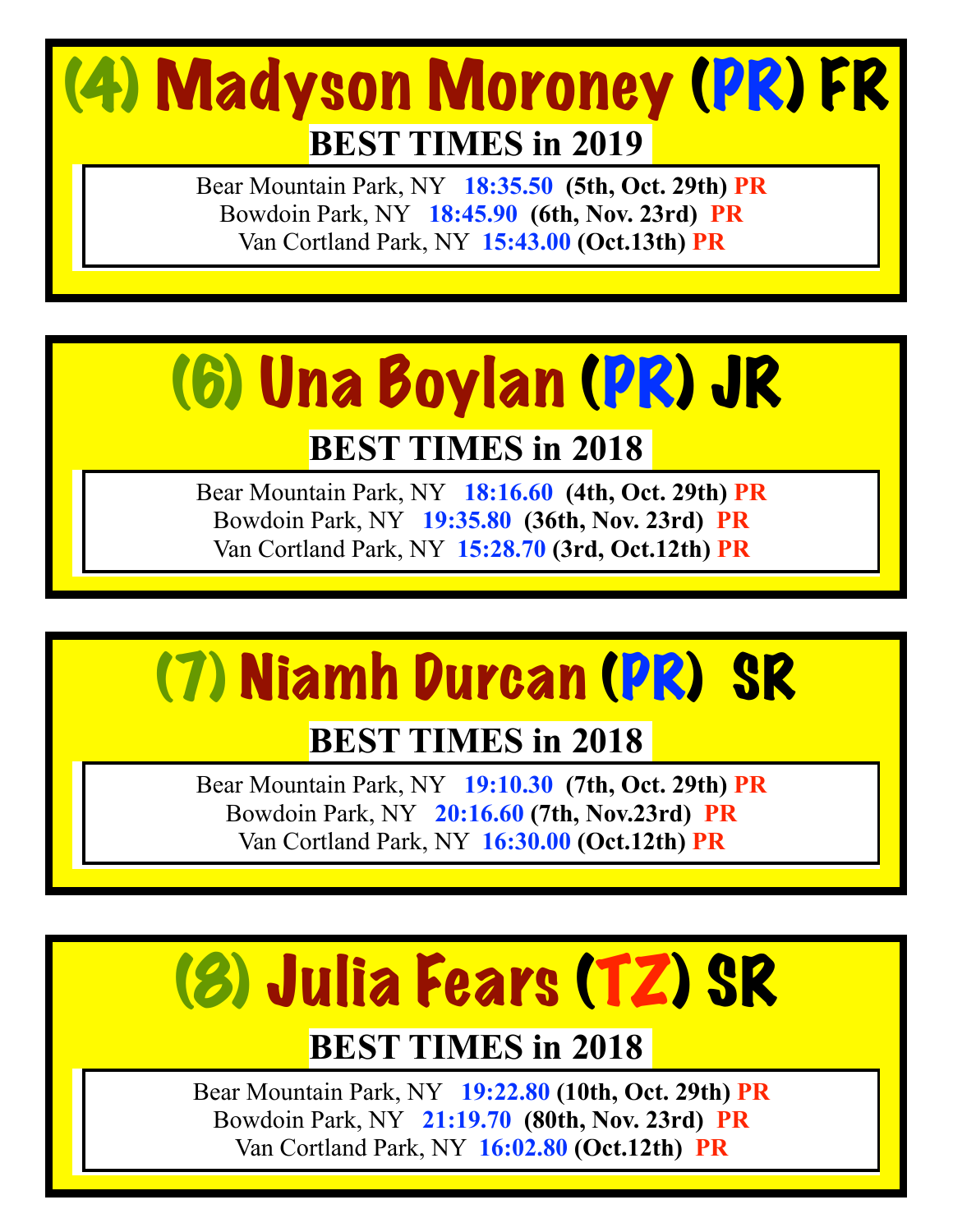## (10) Ciara Durcan (PR) SR

### **BEST TIMES in 2018**

Bear Mountain Park, NY **19:12.60 (8th, Oct. 29th) PR**  Bowdoin Park, NY **21:48.60 (175th, Nov. 23rd) PR** Van Cortland Park, NY **16:27.20 (Oct.12th) PR**

## (11) Jade Pazmino (NR) JR

### **BEST TIMES in 2018**

Bear Mountain Park, NY **19:29.50 (12th, Oct. 29th) PR** Bowdoin Park, NY **20:29.60 (62nd, Nov.30th) PR** Van Cortland Park, NY **16:44.60 (Oct. 12th) PR**



## **BEST TIMES in 2018**

Bear Mountain Park, NY **19:16.80 (9th, Oct. 29th) PR** Bowdoin Park, NY **20:51.50 (19th, Nov. 9th) PR** Van Cortland Park, NY **16:00.80 (Oct. 12th) PR**

# (13) Anne Ginnane (PR) SOPH

## **BEST TIMES in 2018**

Bear Mountain Park, NY **19:38.30 (15th, Oct. 29th) PR**  Bowdoin Park, NY **21:06.50 (15th, Nov. 9th) PR** Van Cortland Park, NY **16:15.10 (16th, Oct.12th) PR**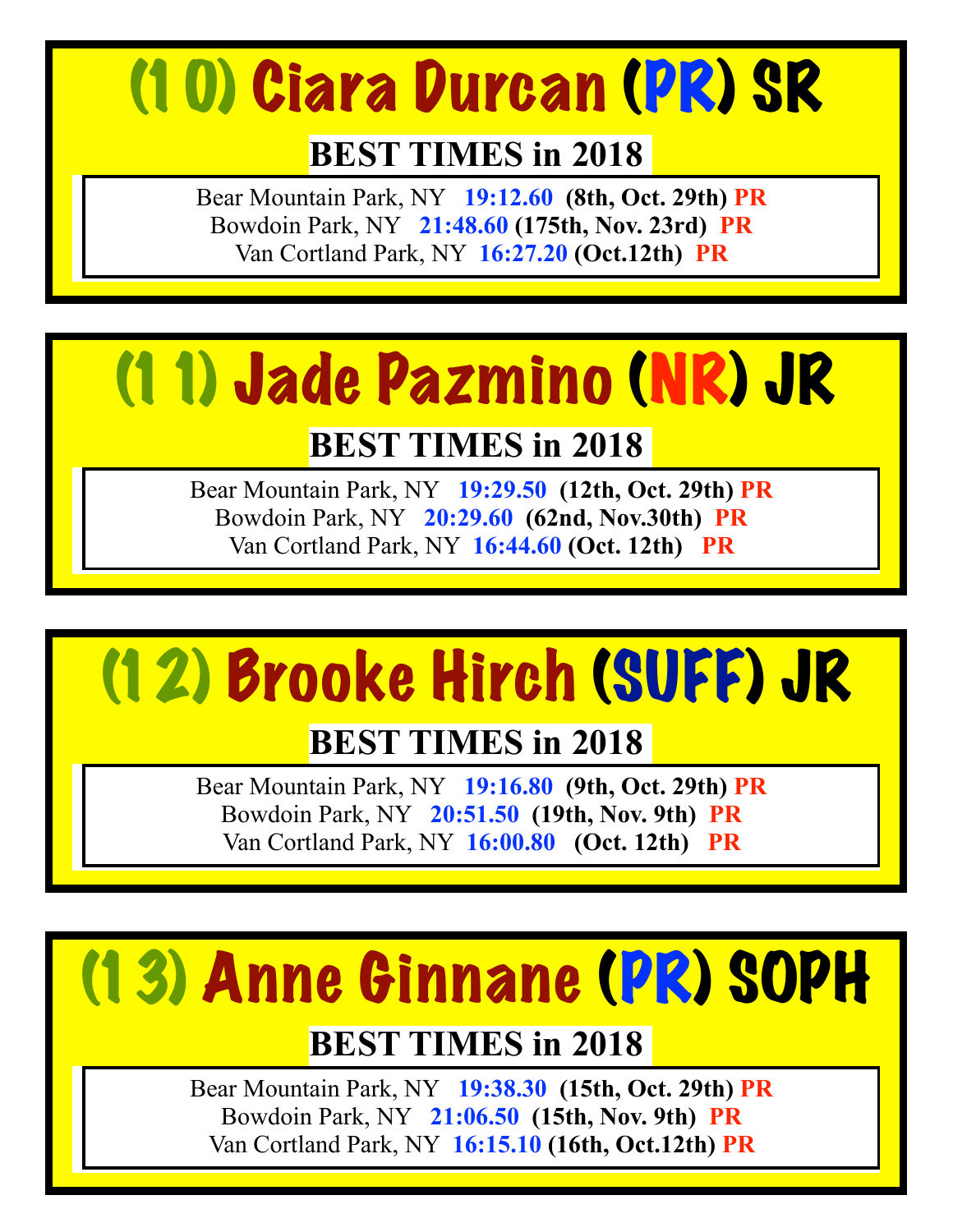## (15) Kelly Gilligan (PR) SR**BEST TIMES in 2018**

Bear Mountain Park, NY **19:54.60 (17th, Oct. 29th) PR**  Bowdoin Park, NY **22:49.10 (219th, Nov. 23rd) PR** Van Cortland Park, NY **16:54.90 (31st, Oct.12th) PR**



### **BEST TIMES in 2018**

Bear Mountain Park, NY **20:14.00 (19th, Oct. 29th) PR** Bowdoin Park, NY **21:00.80 (119th, Nov. 23rd) PR**  Van Cortland Park, NY **17:47.30 (95th Oct.12th) PR**

## (19) Jessica Korman (SUFF) SR

### **BEST TIMES in 2018**

Bear Mountain Park, NY **20:27.00 (22nd, Oct. 29th) PR** Bowdoin Park, NY **21:26.20 (29th, Nov. 9th) PR** Van Cortland Park, NY **DID NOT RACE** 

# (20) G. Dellamedaglia (NR) JR

#### **BEST TIMES in 2018**

Bear Mountain Park, NY **19:30.60 (14th, Oct. 29th) PR** Bowdoin Park, NY **21:42.00 (94th, Nov. 30th) PR** Van Cortland Park, NY **16:43.00 (69th, Oct.12th) PR**